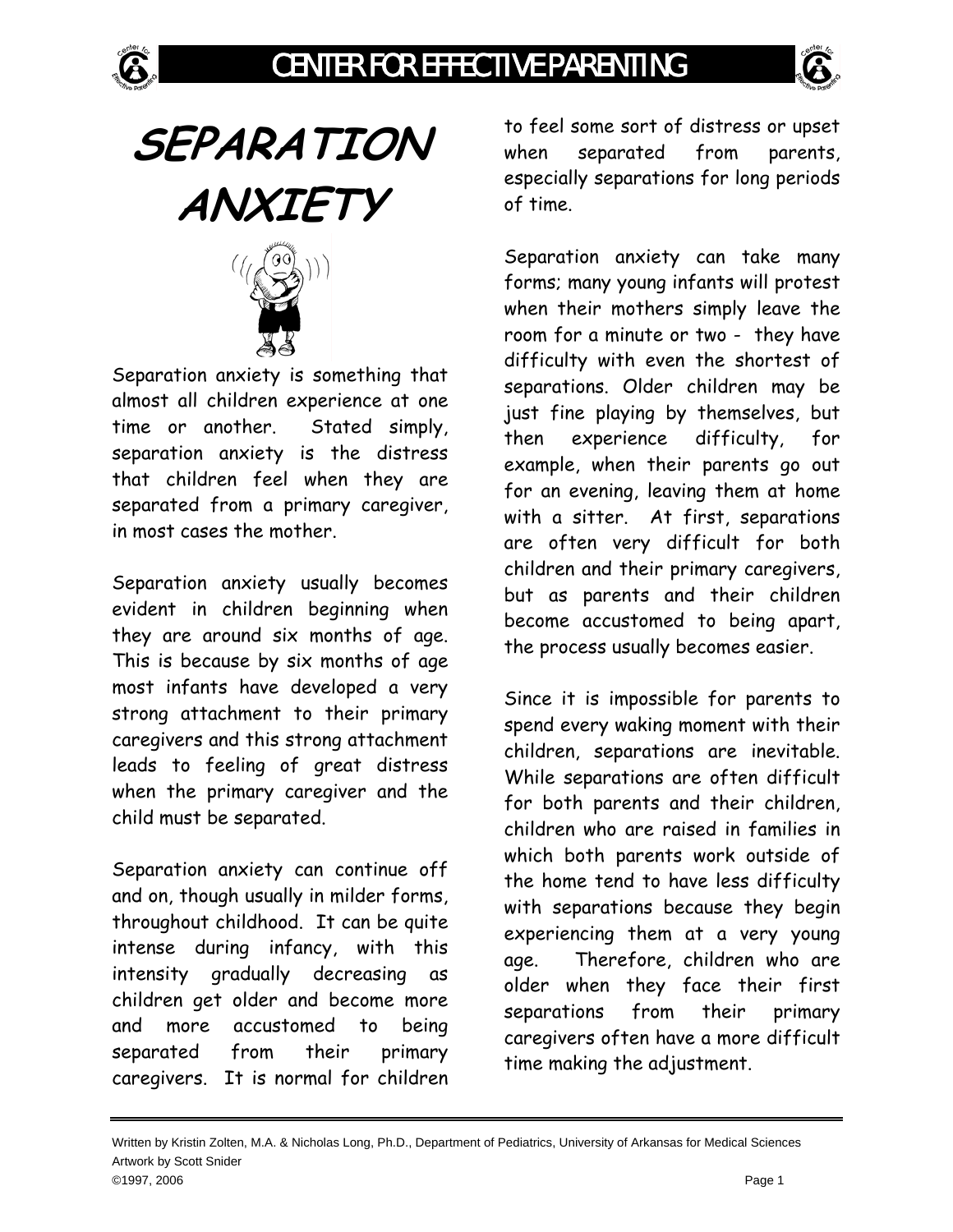## **Coping with Separation Anxiety**

While it is true that separations are an unavoidable part of children's lives, and many children will feel distress when they occur, there are many things that parents can do to ease the turmoil that their children experience.

**\*Don't go out of your way to avoid separations.** It is part of life for children to learn to accept and deal with separation from their primary caregivers. Therefore, it is not a good idea for parents to try to avoid the pain of separation and stay with their children at all times. Instead, parents should go about their normal lives and separate when necessary, but at the same time they should make sure their children have consistent, quality care when they are not there.

**\*Introduce new caretakers (e.g., babysitters) gradually.** It is a good idea to allow your children to get to know their caretakers before being left alone with them. Parents should invite new caretakers over to play with their babies while they are still present - at first until the two get used to each other. Of course, parents should carefully screen anyone they plan to hire to care for

their children. When parents introduce their children to a childcare center, they should visit the center with their children and perhaps stay and play a few times before their children are left there. Whatever arrangements parents make for their children's care, consistency is an important element. For example, instead of hiring a different babysitter every time they go out, parents should try to enlist the services of perhaps one or two sitters, so their children have the opportunity to get used to and develop friendships with the people who are hired to care for them.

**\*Provide transitional objects.** Transitional objects are things that children often use to cope with separation. Such objects, for example a teddy bear, a doll, or a favorite blanket, provide comfort to children when they are separated from their primary caregivers. They can even be considered "a little piece" of their primary caretakers that they can have with them at all times (e.g., a parent's article of clothing or other possession). Many children become attached to such objects, especially at times of separation, for example bedtime. Transitional objects can be quite a comfort to children experiencing some form of separation.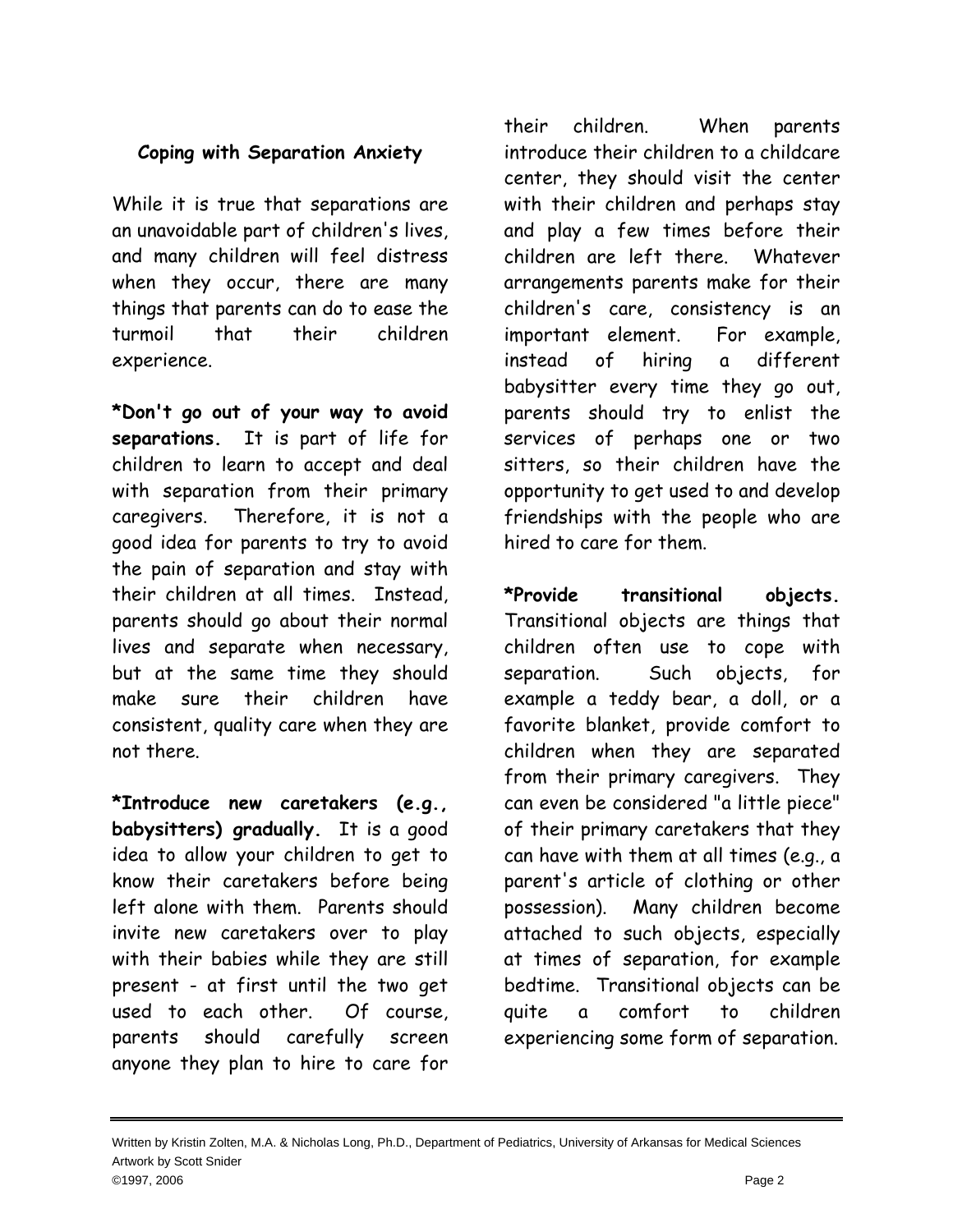**\*Don't ignore your child's distress.** The upset that children feel when they must be separated from their parents is real. Therefore, this distress should not be shrugged off or ignored by parents. Ignoring this distress can provoke more anxiety and will probably increase clinginess and distress. Instead, parents should, without making too big a deal out of it, address the upset. Certain separations are unavoidable, for example, when a mother must go to work and leave her child with a sitter. However, while at home, parents can try to accommodate a child who protests at being left alone by taking their child with him/her when they must leave the room that their child is in. Parents can use baby backpack carriers or side carriers to keep their infants with them when they must, for example, get things done around the house.

**\*Encourage your child to do things for himself/herself.** Parents should begin teaching their children responsibility and independence while they are young. Of course, parents should be careful to give their children only responsibilities that they are developmentally capable of undertaking. Children who are able to do some things for themselves are likely to see themselves as self sufficient, and as a result will be less

dependent upon their parents and less clingy.

**\*Prepare children for your departures in advance.** When parents must leave their children, they should prepare them for this event beforehand so that they have time to get used to the idea. For example, parents can mention to their children a couple of days in advance "Daddy and I will be going out on Friday night and Janie will be coming over to stay with you." Parents should repeat this information periodically until they are sure that their children understand.

**\*Let your child know when you leave.** Parents should never try to sneak out when they must leave their children. This can break down trust and increase clinginess. Children who are left in this way will be less apt to become absorbed in activities in the future because they will never know when they'll look up to find their parents gone. Instead, parents should always let their children know when they are about to leave.

**\*Use "key phrases."** A key phrase is something that a parent can say that will let their children know that they are getting ready to leave, such as "Good bye. I'll see you soon." Parents should use the same key phrase every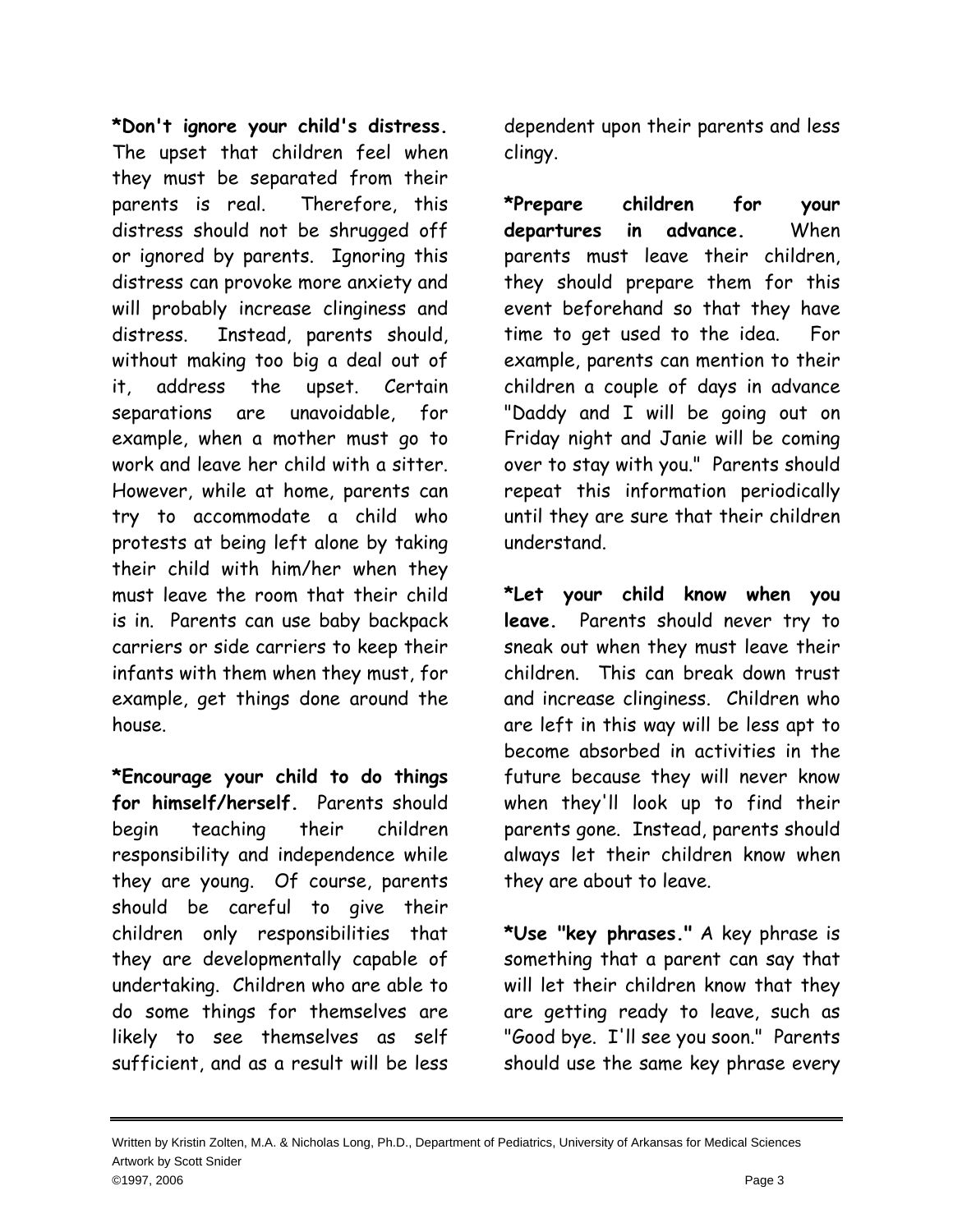time they leave so that this phrase will come to prepare their children for their leave-taking.

**\*Let your child know when you plan to return.** Parents should make sure that their children know when they will return. If children are too young to tell time, parents can mention time markers, for example, "I'll be back after your nap," or "I'll be back after Sesame Street is over." Parents should then make every effort to stick to the time frame they have given their children. If parents can not be sure of what time they will return, they should tell their children this. It is important that parents not make promises that they can't keep. If there's a possibility that parents won't return when they say, it's best not to make the promise.

**\*Provide reassurance.** Many children need reassurance from their parents before and after separations. Parents should provide lots of love and affection through both words and gestures (hugs, kisses) to their children. Many children, when they must be separated from their parents, may erroneously believe that they are being left in someone else's care because they are bad, or because their parents just don't want to be with them. Parents should make sure that their children know that they are

not being left with a sitter or in a daycare because of anything they did or said. Parents should reassure their children that they love them and that they will return. When parents do return after a separation, they should try to set aside some special time to spend with their children.

**\*Practice.** Parents should try to help their children get used to separations at an early age. For example, parents can try leaving the room for a couple of seconds at a time, and then reappearing. This will help young children learn that you will indeed return after you go away. Older children, who do not need to be constantly monitored for their own safety, can be left alone for a couple of minutes at a time. As children get used to being separated from their parents for short periods their protests should decrease.

**\*Try distraction.** Many children can be distracted from their distress by a favorite toy or activity. Before leaving, parents can let their baby-sitter know what their children's favorite games and toys are. Then, when the parents leave, the baby-sitter can try to engage the child with his/her favorite toy or with a favorite game. Distraction should not be used to the point that the child is not aware that his/her parents are